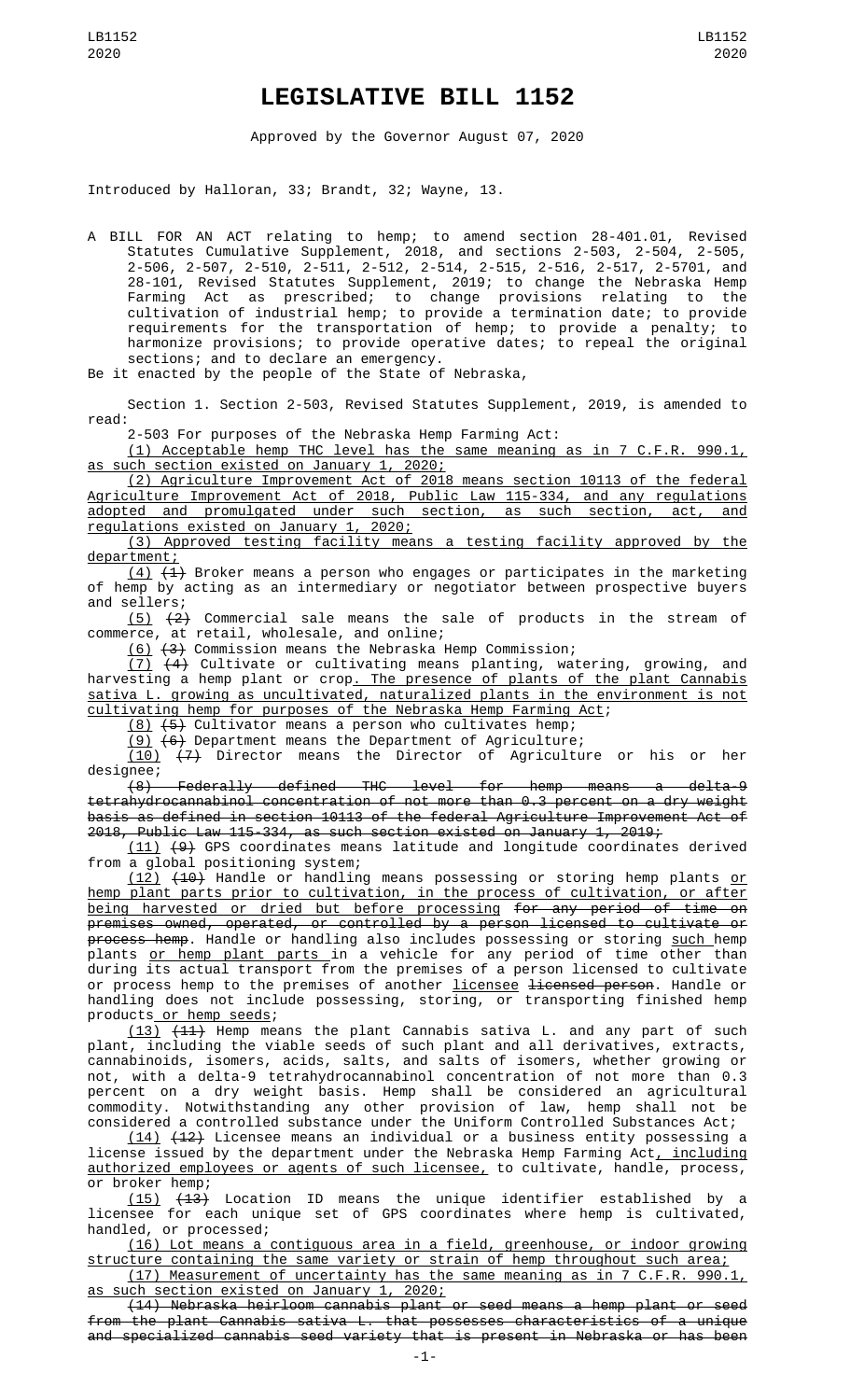## recognized as produced in Nebraska;

(18) (15) Person means an individual, partnership, corporation, limited liability company, association, postsecondary institution, or other legal entity;

(19) (16) Postsecondary institution means a postsecondary institution as defined in section 85-2403 that also meets the requirements of 20 U.S.C. 1001, as such section existed on January 1, 2019;

<u>(20)</u> <del>(17)</del> Process or processing means converting hemp <u>plants or plant</u> parts into a marketable form;

(21) (18) Processor-handler means a person who handles or processes hemp; (22) (19) Site means an area defined by the same legal description in a field, greenhouse, or other outdoor area or indoor structure<u>, or for a mobile</u>

processor, such processor's primary place of business; (20) Testing facility means a testing facility approved by the department;

and

 $(23)$   $(24)$  THC means tetrahydrocannabinol; and  $\overline{z}$ 

(24) USDA-licensed hemp producer means a person licensed by the United States Department of Agriculture to produce hemp as provided in 7 C.F.R. part 990, subpart C, as such regulations existed on January 1, 2020.

Sec. 2. Section 2-504, Revised Statutes Supplement, 2019, is amended to read:

2-504 (1) <u>Subject to the Nebraska Hemp Farming Act</u> <del>Notwithstanding any</del> other provision of law, it shall be lawful:

(a) For a licensee or his or her employee or agent to cultivate, handle, process, or broker hemp in Nebraska and to transport hemp outside of Nebraska; and

(b) To possess, transport, sell, and purchase lawfully produced hemp products.

(2) The department shall establish, operate, and administer a program to license and regulate cultivators, processor-handlers, and brokers that meets the requirements of section 10113 of the federal Agriculture Improvement Act of 2018<del>, Public Law 115-334, as such section existed on January 1, 2019,</del> and the Nebraska Hemp Farming Act.—<del>Nebraska heirloom cannabis plant or seed not being</del> cultivated for commercial purposes is not subject to the Nebraska Hemp Farming Act.

(3) The department may adopt and promulgate rules and regulations to implement the Nebraska Hemp Farming Act and administer programs, including, but not limited to, the following:

(a) Practices to maintain relevant information regarding land where hemp is cultivated, handled, or processed in the state, including a legal description of such land, for a period of not less than three calendar years;

(b) Procedures governing the sampling, chain of custody, and testing of hemp cultivated, handled, or processed in the state;

(c) Procedures for the effective destruction of plants cultivated, handled, or processed in violation of the Nebraska Hemp Farming Act and hemp products made from those plants;

(d) Procedures implementing enforcement provisions outlined in the Nebraska Hemp Farming Act, including factors to be considered when issuing administrative fines;

(e) A procedure for conducting, at a minimum, annual inspections of a random sample of hemp cultivators and processor-handlers to verify that hemp is not cultivated, processed, or handled in violation of the Nebraska Hemp Farming Act or the state plan as described in section 2-516. The department may, at its discretion, conduct other inspections of a cultivator's or processor-handler's operation, including all sites registered with the department;

(f) A procedure for submitting required information to the United States Secretary of Agriculture not more than thirty days after the information is received;—<del>and</del>

(g) Standards governing the approval and denial of license applications by cultivators, processor-handlers, and brokers;

(h) Developing a bill of lading form for use by a person transporting hemp as provided in section 16 of this act. Such bill of lading shall, at a minimum: (i) Identify the transporting person;

(ii) List a traceable reference, in accordance with the federal Agriculture Improvement Act of 2018, to the lot in which the hemp was grown, matching the lot listed on the test results or other documentation required by section 2-515 or section 16 of this act; and

(iii) Indicate the owner, shipping point of origin, and destination of the hemp;

(i) In consultation with the Nebraska State Patrol, standards for transporting hemp in this state to ensure that marijuana or any other controlled substance is not disguised as hemp and transported into, within, or through this state;

(j) Recordkeeping requirements and procedures; and

 $(k)$   $(q)$  Any other standard, practice, or procedure required by the Nebraska Hemp Farming Act or the federal Agriculture Improvement Act of 2018.

Sec. 3. Section 2-505, Revised Statutes Supplement, 2019, is amended to read:

2-505 (1) Hemp may only be cultivated by <u>a USDA-licensed hemp producer or</u> a person meeting the requirements of section 2-5701 or in compliance with this section.

(2) Before a person may be licensed to cultivate hemp\_under the Nebraska Hemp Farming Act, such person shall submit an application on a form prescribed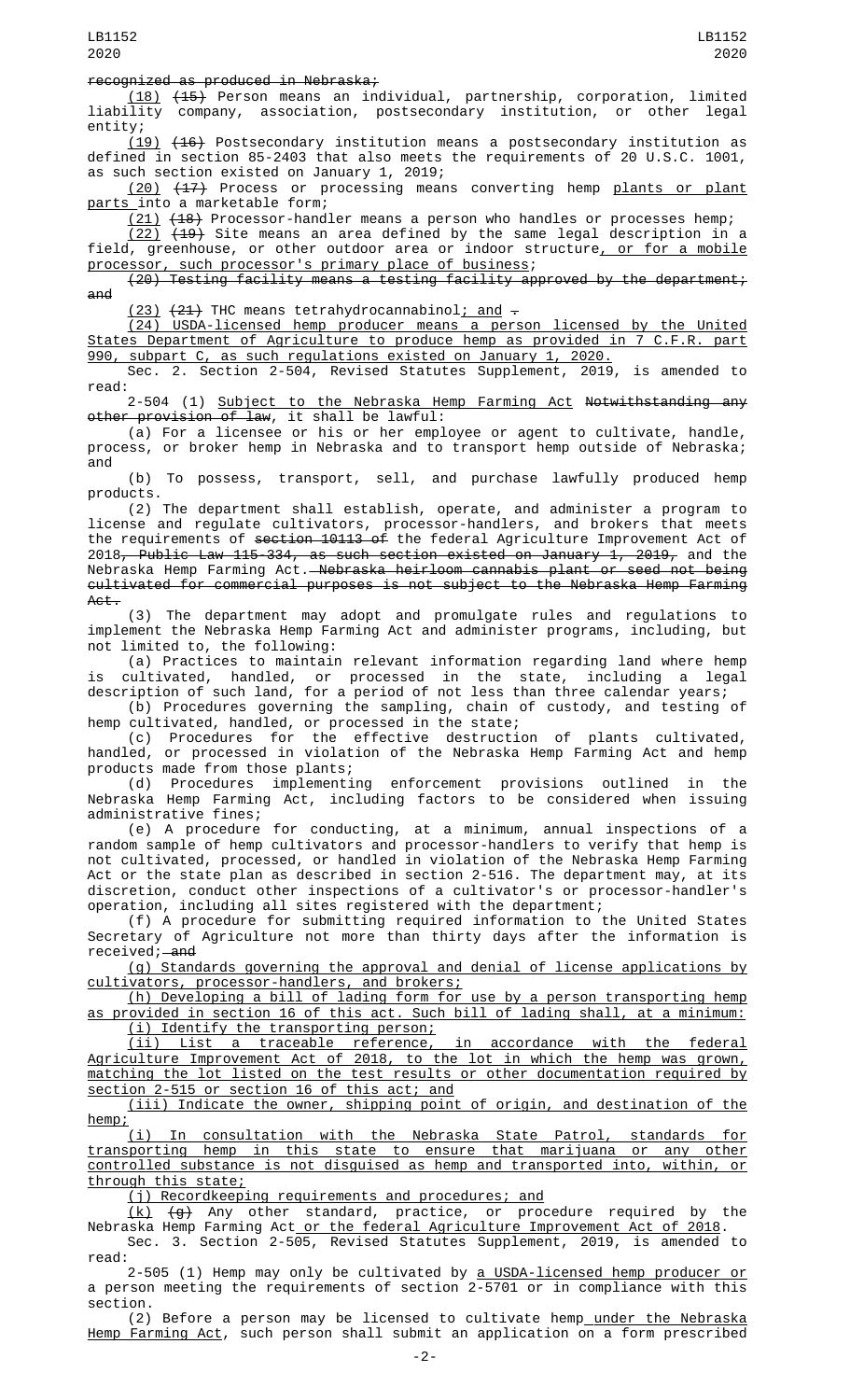by the department that includes, but is not limited to, the following: (a) If the applicant is an individual, the applicant's full name,

birthdate, mailing address, telephone number, and valid email address; (b) If the applicant is an entity and not an individual,  $(i)$  the name of the applicant, mailing address, telephone number, and valid email address,  $(i)$ the full name of each officer, director, partner, member, or owner owning in excess of ten percent of equity or stock in such entity, <u>(iii) the full name of</u> <u>each key participant as defined in 7 C.F.R. 990.1, a</u>nd <u>(iv) </u>the birthdate, title, mailing address, telephone number, and valid email address of each such person or key participant;

(c) The proposed acreage to be cultivated or the square footage of a greenhouse or other indoor space to be cultivated;

(d) The street address, legal description, location ID, and GPS coordinates for each field, greenhouse, building, or other site where hemp will be cultivated. The site information may be verified by the department; and

(e) Maps depicting each site where hemp will be cultivated, with appropriate indications for entrances, field boundaries, and specific locations corresponding to the GPS coordinates provided under subdivision (d) of this subsection.

(3) Before a person may be licensed to cultivate hemp\_under the Nebraska Hemp Farming Act, such person shall submit with the application a nonrefundable application fee as set by the department pursuant to section 2-508.

(4) Before a person may be licensed to cultivate hemp<u> under the Nebraska</u> Hemp Farming Act, such person shall submit with the application a site registration fee as set by the department pursuant to section 2-508. The site registration fee shall be paid for each separate site where the applicant will cultivate hemp. Subsequent modifications to the sites listed in the application shall be submitted on forms prescribed by the department along with a site modification fee and shall only take effect upon written approval of the department. The applicant must certify that all sites where hemp is to be cultivated are under the control of the applicant and that the department shall have unlimited access to all such sites.

(5) After the department receives approval by the United States Secretary of Agriculture for the state plan described in section 2-516, an initial cultivator license application may be submitted at any time, except that the department may set a cutoff date for applications ahead of the growing season. An initial cultivator license issued by the department expires on December 31 in the calendar year for which it was issued.

(6) A renewal application for a license to cultivate hemp shall be submitted on forms prescribed by the department. A renewal application is due by December 31 and shall be accompanied by the cultivator license fee and the site registration fee for all sites listed in the renewal application. The renewal cultivator license is valid from January 1 or when the license is granted, whichever is later, through December 31 next following.

(7) A cultivator license shall lapse automatically upon a change of ownership or location, and a new license must be obtained. The licensee shall promptly provide notice of change in ownership or location to the department.

(8) An application and supporting documents submitted to the department under this section are not public records subject to disclosure pursuant to sections 84-712 to 84-712.09. Such information may be submitted to the United States Department of Agriculture pursuant to the requirements of section 10113 <del>of</del> the federal Agriculture Improvement Act of 2018<del>, Public Law 115-334, as such</del> section existed on January 1, 2019, or any other federal statute, rule, or regulation, and may be submitted to law enforcement.

Sec. 4. Section 2-506, Revised Statutes Supplement, 2019, is amended to read:

2-506 (1) Except for handling by an approved testing facility, a USDAlicensed hemp producer, or a cultivator licensed under section 2-505 facilities, a person shall not process, handle, or broker hemp plants or plant parts in this state unless the person meets the requirements of section 2-5701 or is in compliance with this section and licensed as a processor-handler or broker under the Nebraska Hemp Farming Act.

(2) Before a person <del>other than an approved testing facility</del> may be licensed to process, handle, or broker hemp in this state, such person shall submit an application on a form prescribed by the department that includes, but is not limited to, the following:

(a) If the applicant is an individual, the applicant's full name, birthdate, mailing address, telephone number, and valid email address;

(b) If the applicant is an entity and not an individual, the name of the applicant, mailing address, telephone number, and valid email address, the full name of each officer and director, partner, member, or owner owning in excess of ten percent of equity or stock in such entity, and the birthdate, title, mailing address, telephone number, and valid email address of each such person;

(c) The street address, legal description, location ID, and GPS coordinates for the site where hemp will be processed or handled, if applicable; and

(d) Maps depicting the site where hemp will be processed or handled, if applicable, with appropriate indications for entrances and specific locations corresponding to the GPS coordinates provided under subdivision (c) of this subsection.

(3) Before a person other than an approved testing facility may be licensed to process, handle, or broker hemp, such person shall submit with the application a nonrefundable application fee as set by the department pursuant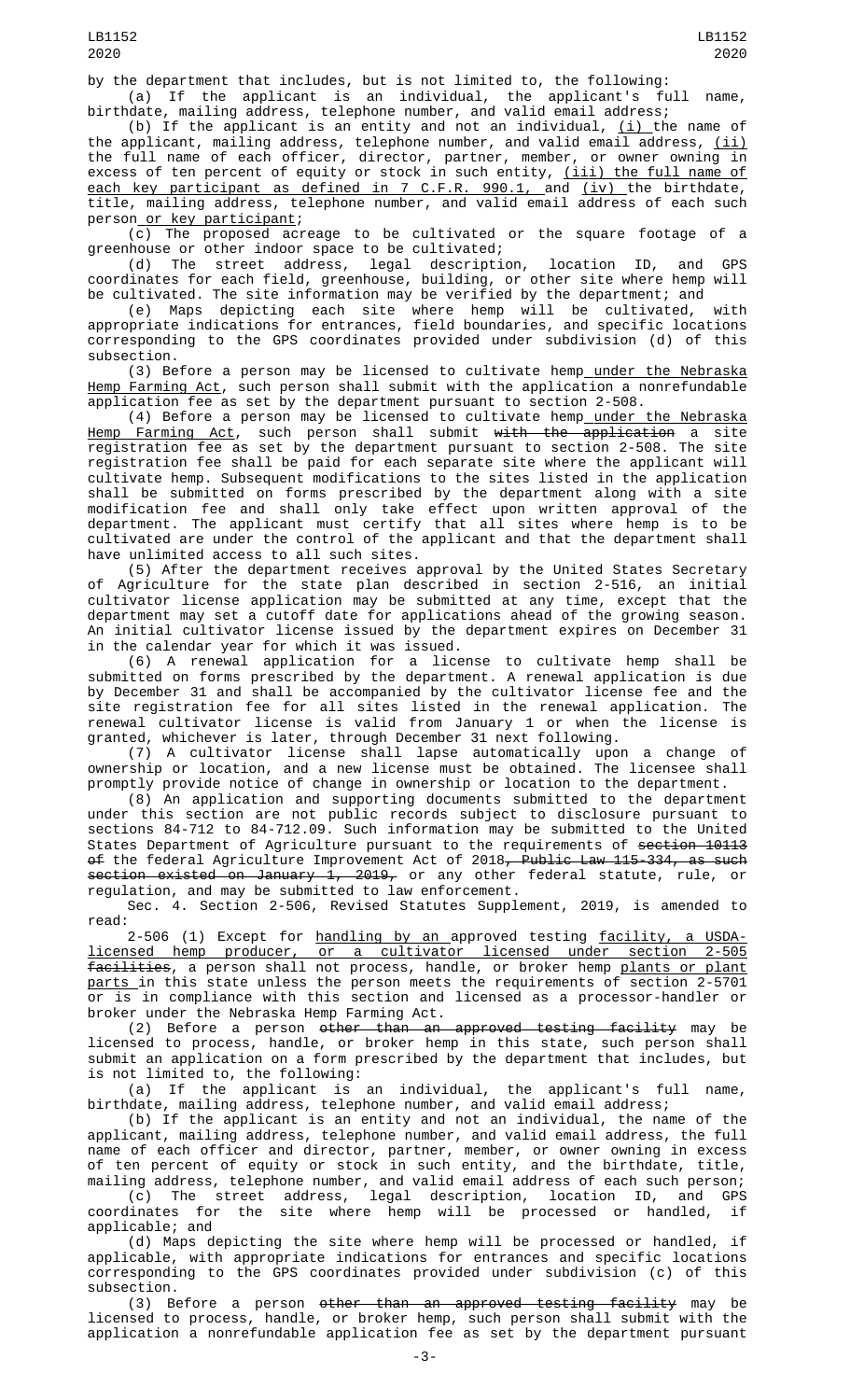(4) Before a person <del>other than an approved testing facility</del> may be licensed to process or handle hemp, such person shall submit <del>with the</del> application a nonrefundable site registration fee as set by the department pursuant to section 2-508. The site registration fee shall be paid for each separate site where hemp is processed or handled. Subsequent modifications to the sites listed in the application shall be submitted on forms prescribed by the department along with the site modification fee and shall only take effect upon written approval of the department. The applicant must certify that all sites where hemp is to be processed or handled are under the control of the applicant and that the department shall have unlimited access to all such sites.

(5) An After the department receives approval by the United States Secretary of Agriculture for the state plan submitted pursuant to section <del>2-516, an</del> initial processor-handler or broker license application may be submitted at any time. An initial processor-handler or broker license issued by the department expires on December 31 in the calendar year for which it was issued.

(6) A renewal application for a processor-handler or broker license shall be submitted on forms prescribed by the department. A renewal application is due by December 31 and shall be accompanied by the processor-handler or broker license fee and, if applicable, the site registration fee for all sites listed in the renewal application. The renewal processor-handler or broker license is valid from January 1 or when the license is granted, whichever is later, through December 31 next following.

(7) A processor-handler or broker license shall lapse automatically upon a change of ownership or location, and a new license must be obtained. The licensee shall promptly provide notice of change in ownership or location to the department.

(8) A processor-handler licensee who also brokers hemp shall not be required to also obtain a broker license under this section.

(9) An application and supporting documents submitted to the department under this section are not public records subject to disclosure pursuant to sections 84-712 to 84-712.09. Such information may be submitted to the United States Department of Agriculture pursuant to the requirements of <del>section 10113</del> <del>of</del> the federal Agriculture Improvement Act of 2018<del>, Public Law 115-334, as such</del> section existed on January 1, 2019, or any other federal statute, rule, or regulation, and may be submitted to law enforcement.

Sec. 5. Section 2-507, Revised Statutes Supplement, 2019, is amended to read:

2-507 (1) The department shall receive and process all completed license applications and issue licenses to all qualified applicants. The department shall deny may adopt and promulgate rules and regulations governing the approval and denial of cultivator, processor-handler, and broker license applications<del>. Such applications shall be denied</del> if they are incomplete or deficient<sub> $\tau$ </sub> or if the applicant does not meet minimum qualifications, including, but not limited to:

(a) The applicant, if an individual, is at least eighteen years of age;

(b) The site registered by the applicant is located in this state;

(c) The applicant has no unpaid fees or fines owed to the state under the Nebraska Hemp Farming Act;

(d) The applicant has not had a cultivator, processor-handler, or broker license revoked in the five years preceding the date of application;—<del>or</del>

(e) The applicant has not been deemed ineligible:

(i) At any time under this section;

(ii) In the five years preceding the date of application under section 2-511; or

In the ten years preceding the date of application under section 2-512; or

(f) (e) Any individual listed in the application for a cultivator, processor-handler, or broker license has not been convicted of a felony related to a controlled substance under either state or federal law within the preceding ten years.

(2) If an application is incomplete or deficient, the department shall, in a timely manner, notify the applicant in writing describing the reason or reasons and request additional information. If such application is not corrected or supplemented within thirty days after the department's request, the department shall deny the application.

(3) Any person who intentionally and materially falsifies any information contained in an application under the Nebraska Hemp Farming Act shall be ineligible to obtain a license to operate as a cultivator, processor-handler, or broker.

(4) A person aggrieved by the denial of a license may request a hearing pursuant to section 2-513.

Sec. 6. Section 2-510, Revised Statutes Supplement, 2019, is amended to read:

2-510 (1) A cultivator, processor-handler, or broker consents to all of the following:

(a) A background check for any felony controlled substance charge in the ten years prior to the time of application completed by the department or a law enforcement agency at the direction of the department, at any time, for all of the individuals listed on the cultivator's, processor-handler's, or broker's application at the applicant's expense, which shall be in addition to the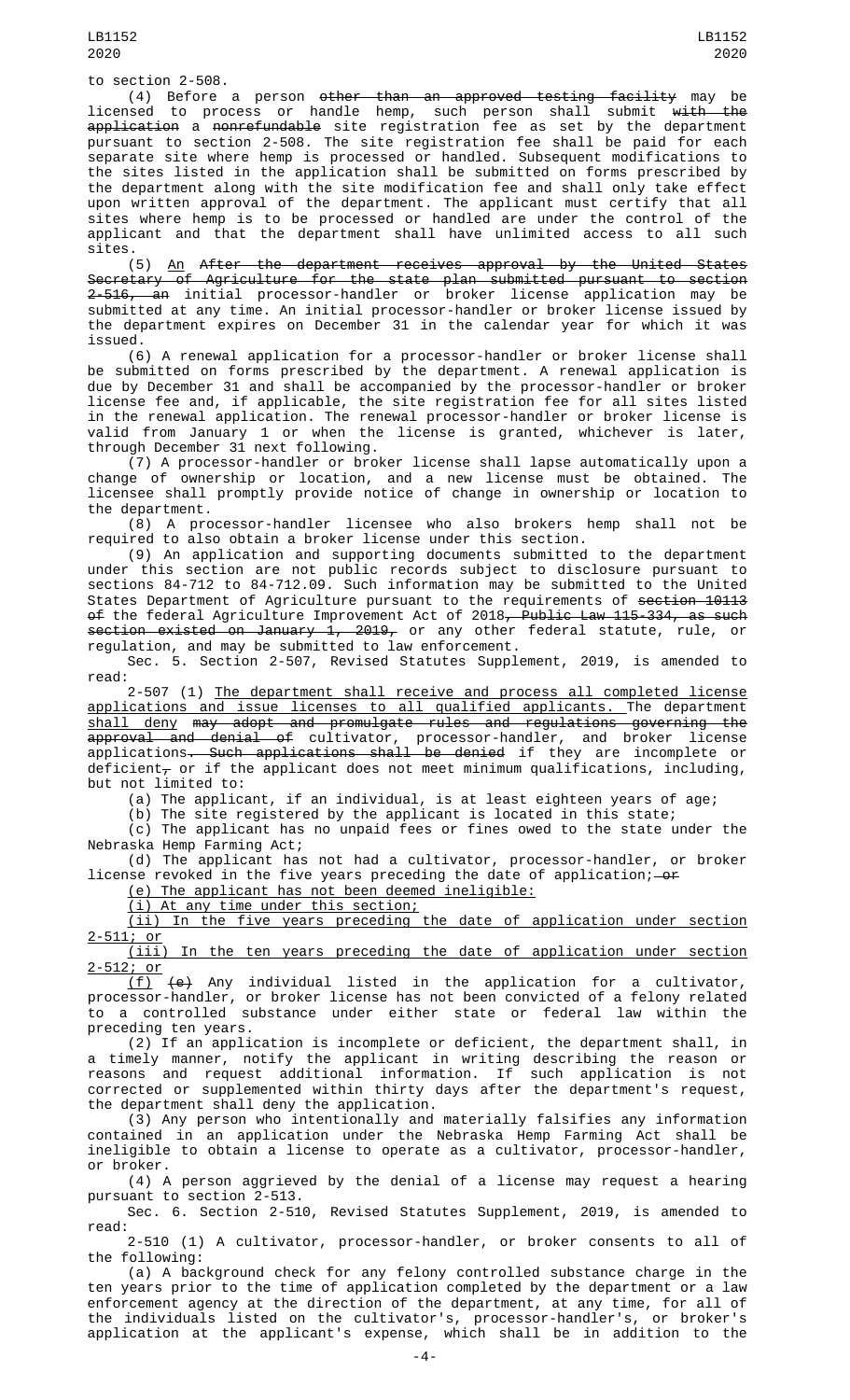## application and registration fees;

(b) Entry onto, and inspection of, all registered sites by the department or by persons at the direction of the department, with or without cause, and with reasonable advance notice;

(c) Reimbursement of the department for expenses relating to sampling and testing Testing of samples of any hemp or hemp material;

(d) Destruction of any of the following:

(i) Hemp found to have a measured delta-9 tetrahydrocannabinol (i) Hemp found to have a measured delta-9 tetrahydrocannabinol concentration greater than the acceptable hemp THC level. Only hemp from lots found to have a measured delta-9 tetrahydrocannabinol concentration greater than the acceptable hemp THC level shall be subject to destruction that allowed by the Nebraska Hemp Farming Act;

(ii) Hemp intended for commercial purposes that is present at a location not included in a cultivator's or processor-handler's application; and

(iii) Hemp that is cultivated, processed, handled, or brokered in a manner that violates the Nebraska Hemp Farming Act or the rules and regulations adopted and promulgated thereunder; and

(e) Inspections by the department, at least annually, of cultivators and processor-handlers to verify that hemp is not cultivated, processed, or handled in violation of the Nebraska Hemp Farming Act.

(2) A cultivator, processor-handler, or broker acknowledges that all risk of financial loss under the Nebraska Hemp Farming Act is borne by such person. No compensation shall be paid by the department or the State of Nebraska for destruction of any hemp under this section.

Sec. 7. Section 2-511, Revised Statutes Supplement, 2019, is amended to read:

2-511 (1) For purposes of this section, a negligent violation shall include, but not be limited to:

(a) Failure to provide an accurate legal description of land on which a person cultivates hemp;

(b) Failure to obtain a license or other required authorization from the department; or

(c) Production of cannabis with a delta-9 tetrahydrocannabinol concentration exceeding the acceptable hemp THC level. A cultivator does not commit a negligent violation under this subsection if the cultivator has made reasonable efforts to grow hemp and the cannabis does not have a delta-9 tetrahydrocannabinol concentration of more than 0.5 percent on a dry weight <u>basis</u>

 $(2)$   $(1)$  Upon a determination by the director that any person in the state has negligently unintentionally violated the Nebraska Hemp Farming Act, a state plan as described in section 2-516 approved by the United States Department of Agriculture, any rules and regulations adopted and promulgated under the act, a corrective action plan issued pursuant to this section, or an order of the director, the director may:

(a) Issue an order specifying the provisions of the act, state plan, rule or regulation, corrective action plan, or order alleged to <u>have been</u> <del>be</del> violated and the facts alleged to constitute a violation;

(b) Issue a cease and desist order to the violator; and

(c) Issue an order for a corrective action plan in accordance with this section.

(3) (2) Any person who commits a negligent violation under this section shall not be subject to any additional criminal enforcement by state or local government authorities other than authorized under this section.

<u>(4)</u> <del>(3)</del> Any person who <u>negligently</u> <del>unintentionally</del> violates the Nebraska Hemp Farming Act, a state plan as described in section 2-516 approved by the United States Department of Agriculture, any rules and regulations adopted and promulgated under the act, a corrective action plan issued pursuant to this section, or an order of the director three times in a five-year period shall be ineligible to obtain a license to cultivate, handle, process, or broker hemp for a period of five years beginning on the date of the third violation.

<u>(5)</u>  $(4)$  If the director orders issuance of a corrective action plan, such plan may include:

(a) A reasonable date by which the licensee shall correct the <u>negligent</u> unintentional violation;

(b) A requirement that the licensee shall periodically report to the department on the compliance of the licensee with the corrective action plan for a period of not less than the next two calendar years;

(c) An administrative fine of up to five hundred dollars per day; and

(d) Temporary suspension of a license to operate as a cultivator, processor-handler, or broker.

(6) (5) Upon violation of a corrective action plan, the director may issue an amended corrective action plan.

(7) (6) A person aggrieved by an order of the director may request a hearing pursuant to section 2-513.

<u>(8)</u> <del>(7)</del> The director shall advise the Attorney General of the failure of any person to pay an administrative fine imposed under this section. The Attorney General shall bring an action in Lancaster County district court to recover the fine.

 $(9)$   $(8)$  Any administrative fine collected under this section shall be remitted to the State Treasurer for distribution in accordance with Article VII, section 5, of the Constitution of Nebraska.

Sec. 8. Section 2-512, Revised Statutes Supplement, 2019, is amended to read: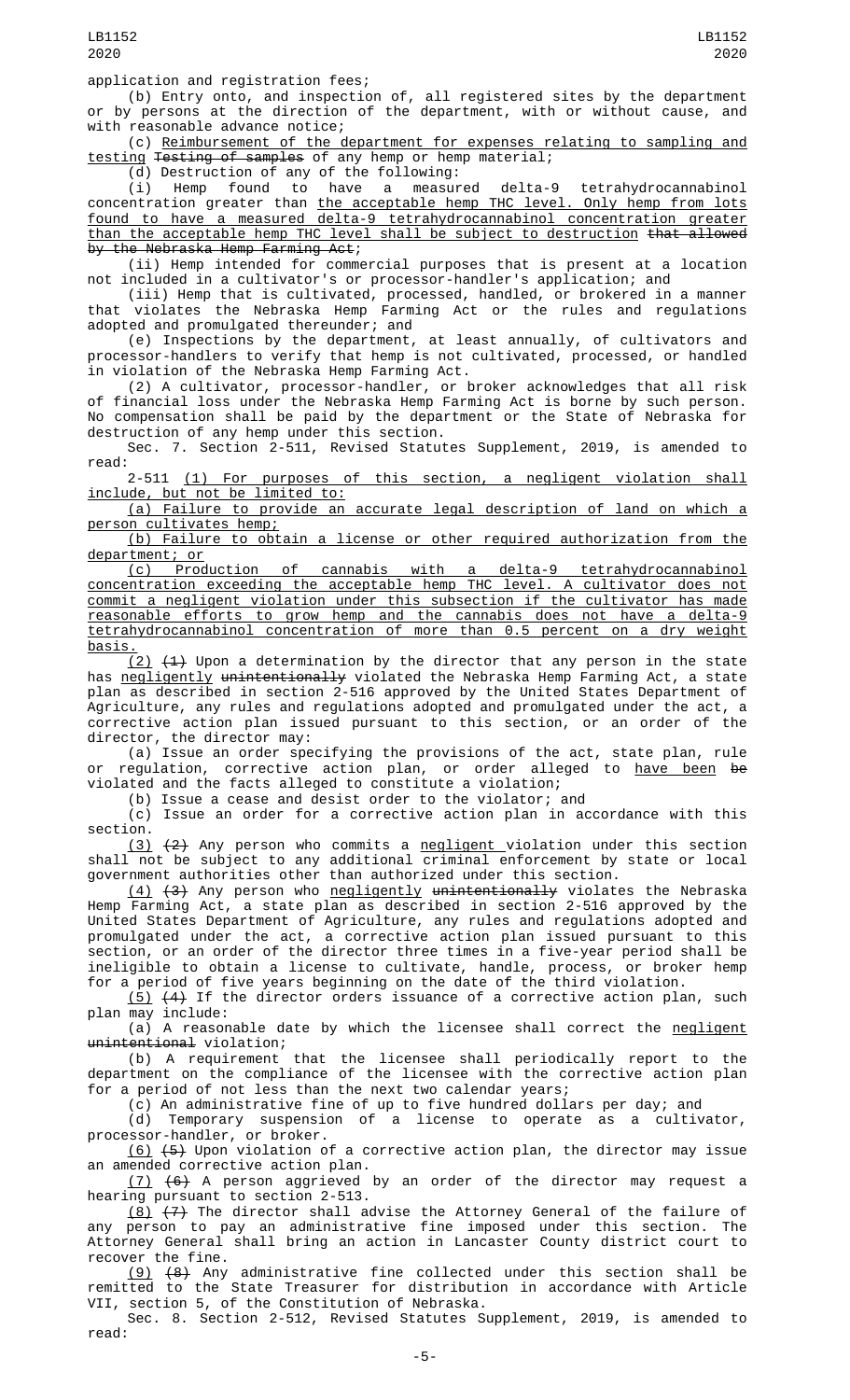2-512 (1) Upon a determination by the director that any person in the state has<u>, with a culpable mental state greater than negligence,</u> <del>intentionally</del> violated the Nebraska Hemp Farming Act, a state plan approved by the United States Department of Agriculture, any rules and regulations adopted and promulgated under the act, or an order of the director, the director shall:

(a) Notify the United States Attorney General;

(b) Notify the Attorney General; and

(c) Notify the county attorney for the county in which the violation occurred.

(2) Any person who, with a culpable mental state greater than negligence, intentionally violates the Nebraska Hemp Farming Act, a state plan as described in section 2-516 approved by the United States Department of Agriculture, any rules and regulations adopted and promulgated under the act, a corrective action plan issued pursuant to this section, or an order of the director three times in a five-year period shall be ineligible to obtain a license to cultivate, handle, process, or broker hemp for a period of ten years beginning on the date of the third violation.

(3) A person aggrieved by an order of the director may request a hearing pursuant to section  $\check{2}$ -513.

(4) For purposes of this section, culpable mental state greater than negligence means to act intentionally, knowingly, willfully, or recklessly.

Sec. 9. Section 2-514, Revised Statutes Supplement, 2019, is amended to read:

2-514 (1) <u>At the licensee's expense, hemp from each lot grown at</u> <del>Hemp from</del> each cultivation site registered with the department shall be <u>sampled for</u> compliance with the acceptable hemp THC level tested for delta-9 tetrahydrocannabinol concentration prior to harvest and tested by an approved testing facility. After such lot sample is taken, the lot represented by the sample shall be harvested within fifteen days at the licensee's expense. The results of such tests shall be certified directly to the department by the approved testing facility prior to harvest. The test results shall identify the lot for the hemp represented by the sample location ID where the hemp was cultivated.

(2) The department may, at its discretion, conduct sampling and testing of any hemp from any licensee at any time.

(3) The department may adopt and promulgate rules and regulations governing the sampling and testing of hemp, including, but not limited to, the number of samples required, the procedure for gathering samples, and certification of the test results to the department.

(4) Testing of hemp required under this section shall be conducted pursuant to standards adopted by the department using post-decarboxylation or other similarly reliable methods for the testing of delta-9 tetrahydrocannabinol concentration. The testing methodology shall consider the potential conversion of delta-9 tetrahydrocannabinolic acid in hemp into THC and the test results shall measure total available THC derived from the sum of the THC and delta-9 tetrahydrocannabinolic acid content.

(5) Testing of hemp shall be conducted by an approved a testing facility approved by the department.

(6) The department shall create and maintain a list of approved testing facilities.

(7) The entire hemp plant is not required to be submitted for testing.

(8) The test sample shall be obtained in compliance with the federal Agriculture Improvement Act of 2018 from flowering tops when flowering is occurring, shall be approximately eight inches in length, and shall consist of the fan leaf, the stalk, the flower, and, if available, the seed head.

(9) The requirements of this section shall be sufficient for both dioecious and monoecious cultivars.

(10) The approved testing facility shall provide a report giving the results of the potency analysis of each sample. <u>Measurement of uncertainty</u> shall be estimated and reported with test results. Laboratories shall use appropriate validated methods and procedures for all testing activities and evaluation of measurement of uncertainty. For tests directed by the department, the report shall be provided to the licensee and a copy of the report shall be issued to the department. The report shall be provided before the harvest date, if applicable.

(11) When a test result is adverse, the department may require a licensee to have further tests done and may require harvesting and destruction of any plants in any portions of the site containing noncompliant plants.

Sec. 10. Section 2-515, Revised Statutes Supplement, 2019, is amended to read:

2-515 (1) <u>Except as provided in subsection (4) of this section, any</u> <del>Any</del> cultivator transporting hemp cultivated under the Nebraska Hemp Farming Act shall carry with the hemp being transported a copy of the cultivator license under which it was cultivated and a copy of the test results pertaining to <u>each</u> lot of such hemp being transported.

(2) Except as provided in subsection (4) of this section, any Any processor-handler transporting hemp processed under the Nebraska Hemp Farming Act shall carry with the hemp being transported a copy of the processor-handler license under which the hemp is being transported and a copy of the test results pertaining to such hemp.

(3)(a) A licensee shall maintain a record of shipments of hemp shipped from or received by the licensee. Such record shall, for each shipment of hemp, indicate the date of shipment, identify the point of origin and destination,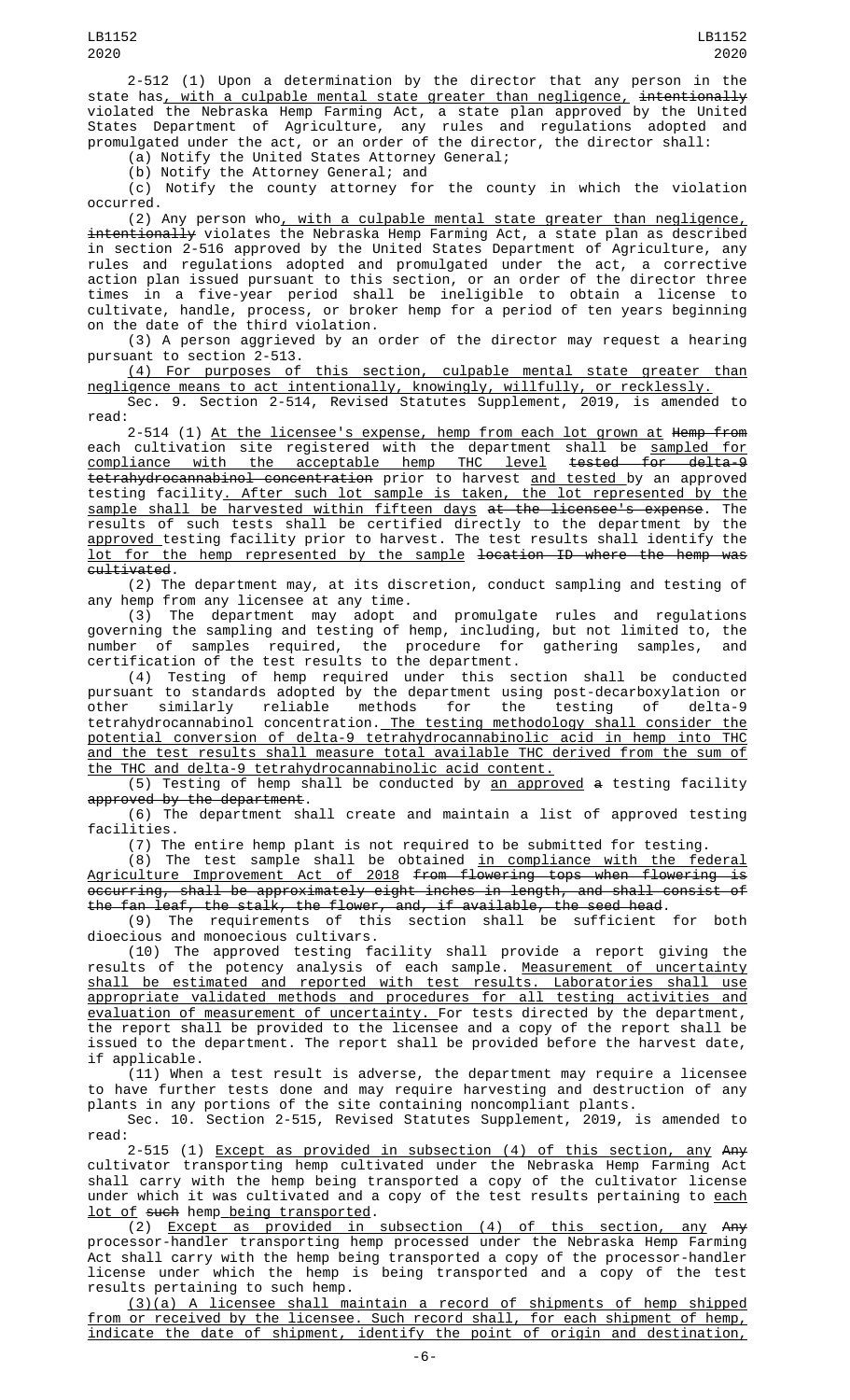identify the name of the person sending and receiving the shipment, and include the vehicle identification number of the vehicle transporting the hemp. Each shipment of hemp shall be entered on the record of shipments kept by the licensee by the close of the business day the shipment is shipped from or received by the licensee.

(b) A licensee may give notice to the Nebraska State Patrol up to seven days prior to a shipment of hemp to be shipped from or received by the licensee. Such notification shall be given in a manner and form prescribed by the Nebraska State Patrol and shall not be considered a public record for purposes of sections 84-712 to 84-712.09.

(4) Any licensee transporting hemp cultivated or processed under the Nebraska Hemp Farming Act shall not be required to carry a copy of the test results relating to such hemp as provided in subsection (1) or (2) of this section if such licensee carries with the hemp being transported a copy of the applicable license and is transporting:

(a) Hemp between two registered sites listed on the licensee's license application;

(b) Samples of hemp for testing to determine the THC level for private testing purposes prior to testing pursuant to section 2-514; or

(c) Live hemp plants to a registered site listed on the licensee's license application prior to cultivating such hemp plants.

(3) Any person other than a cultivator or processor-handler who is transporting hemp shall carry with such hemp being transported (a) a bill of lading indicating the owner of the hemp, the point of origin of the hemp, and the destination of the hemp and (b) either a copy of the test results pertaining to such hemp or other documentation affirming that the hemp was produced in compliance with section 10113 of the federal Agriculture Improvement Act of 2018, Public Law 115-334, as such section existed on January 1, 2019.

(4)(a) The department may develop a form bill of lading for use by a person transporting hemp pursuant to subsection (3) of this section for hemp originating in this state. Such bill of lading shall, at a minimum, identify the transporting person and indicate the owner, point of origin, and destination of the hemp.

(b) The department, in consultation with the Nebraska State Patrol, may adopt and promulgate rules and regulations regulating the carrying or transporting of hemp in this state to ensure that marijuana or any other controlled substance is not disguised as hemp and carried or transported into, within, or through this state.

(c) No person shall carry or transport hemp in this state unless such hemp is:

(i) Produced in compliance with:

 $(A)$  For hemp originating in this state, the requirements of section 10113 of the federal Agriculture Improvement Act of 2018, Public Law 115-334, as such section existed on January 1, 2019, and the Nebraska Hemp Farming Act and any rules and regulations adopted and promulgated thereunder; or

(B) For hemp originating outside this state, the requirements of section 10113 of the federal Agriculture Improvement Act of 2018, Public Law 115-334, as such section existed on January 1, 2019; and

(ii) Carried or transported as provided in subsection (1), (2), or (3) of this section.

(d) No person shall transport hemp in this state concurrently with any other plant material that is not hemp.

(5)(a) A peace officer may detain any person carrying or transporting hemp in this state if such person does not provide the documentation required by this section. Unless the peace officer has probable cause to believe the hemp is, or is being carried or transported with, marijuana or any other controlled substance, the peace officer shall immediately release the hemp and the person carrying or transporting such hemp upon production of such documentation.

(b) The failure of a person detained as described in this subsection to produce documentation required by this section shall constitute probable cause to believe the hemp may be marijuana or any other controlled substance. In such case, a peace officer may collect such hemp for testing to determine the delta-9 tetrahydrocannabinol concentration in the hemp, and, if the peace officer has probable cause to believe the person detained is carrying or transporting marijuana or any other controlled substance in violation of state or federal law, the peace officer may seize and impound the hemp or marijuana or other controlled substance and arrest such person.

(c) This subsection does not limit or restrict in any way the power of a peace officer to enforce violations of the Uniform Controlled Substances Act and federal law regulating marijuana and other controlled substances.

(6) In addition to any other penalties provided by law, including those imposed under the Nebraska Hemp Farming Act, any person who intentionally violates this section shall be guilty of a Class IV misdemeanor and fined not more than one thousand dollars.

Sec. 11. Section 2-516, Revised Statutes Supplement, 2019, is amended to read:

2-516 (1) No later than December 31, 2019, the director, in consultation with the Governor and the Attorney General, shall submit to the United States Secretary of Agriculture for approval a state plan by which the department shall regulate the cultivation, handling, and processing of hemp. Such state plan shall include, at a minimum:

(a) A practice to maintain relevant information regarding land on which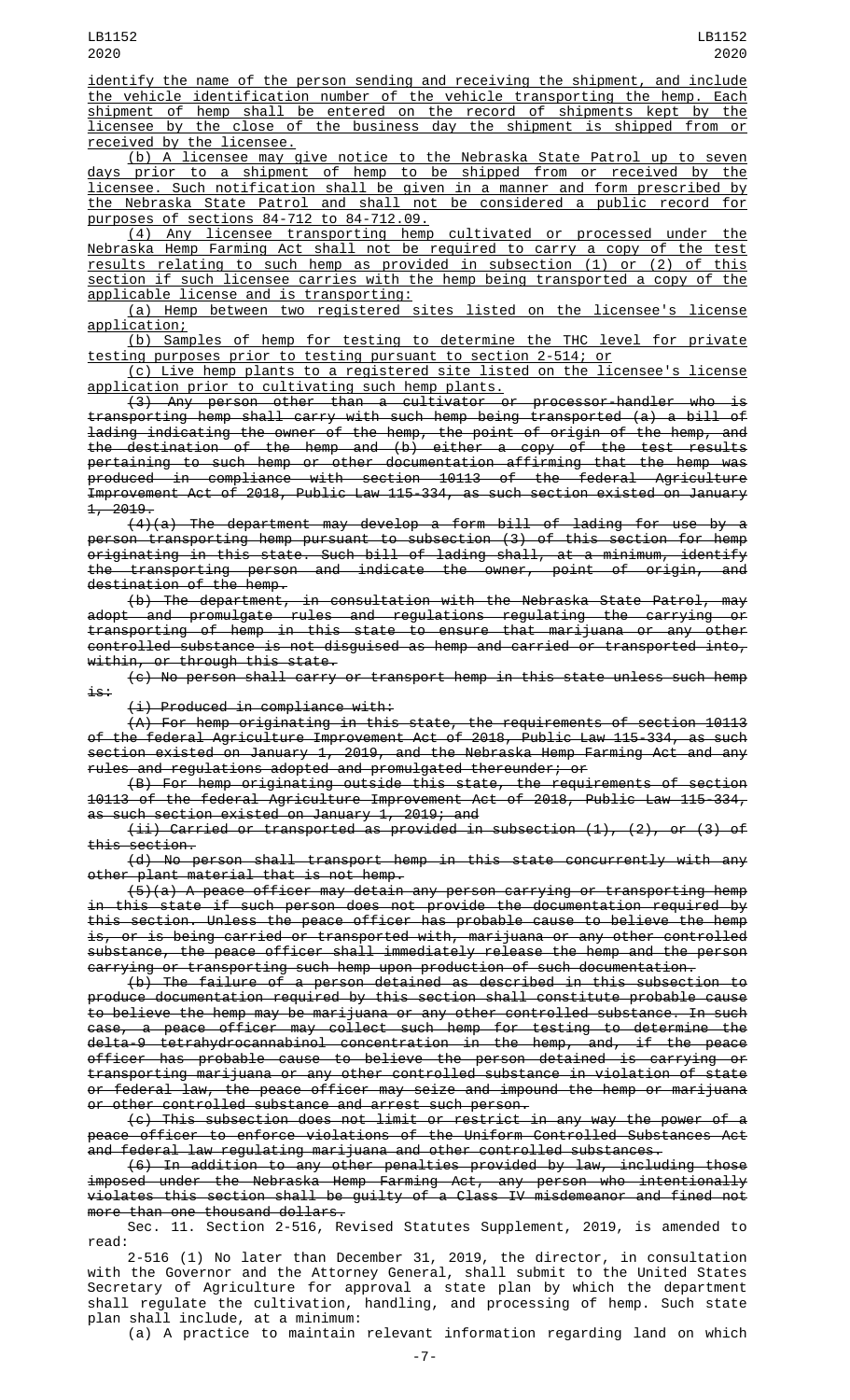hemp is cultivated, handled, or processed in Nebraska, including a legal description of the land, for a period of not less than three calendar years; (b) A procedure for testing, using post-decarboxylation or other similarly

reliable methods, delta-9 tetrahydrocannabinol concentration of hemp cultivated in Nebraska;

(c) A procedure for the effective destruction of hemp that is cultivated, processed, or handled in violation of the Nebraska Hemp Farming Act;

(d) A procedure to implement enforcement procedures under the act;

(e) A procedure for conducting, at a minimum, annual inspections of a random sample of hemp cultivators and processor-handlers to verify that hemp is not being cultivated, processed, or handled in violation of state or federal law;

(f) A procedure for submitting required information to the United States Department of Agriculture, as required; and

(g) A certification that the state has the resources and personnel needed to carry out the practices and procedures required by the act and federal law.

(2) If the United States Secretary of Agriculture disapproves the plan, the director, in consultation with the Governor and the Attorney General, shall submit an amended state plan to the secretary within ninety days after such disapproval.

(3) The director shall have the authority to alter or amend the state plan as required, consistent with the Nebraska Hemp Farming Act and federal law.

(4) Nothing in the Nebraska Hemp Farming Act shall be construed to be less restrictive than <del>section 10113 of</del> the federal Agriculture Improvement Act of 2018, Public Law 115-334, as such section existed on January 1, 2019.

Sec. 12. Section 2-517, Revised Statutes Supplement, 2019, is amended to read:

2-517 (1) The Nebraska Hemp Commission is created. The commission shall consist of the following members:

(a) The dean of the University of Nebraska College of Agricultural Sciences and Natural Resources or his or her designee;

(b) One member representing postsecondary institutions other than the University of Nebraska; and

(c) Three members appointed by the Governor representing the following interests:

(i) Two Nebraska farmers with an interest in cultivating hemp; and

(ii) A manufacturer of hemp products.

(2) Members appointed pursuant to subdivisions (1)(b) and (c) of this section shall serve a term of four years and may be reappointed. A majority of the members of the commission shall constitute a quorum. The commission shall annually elect one member from among the remaining members to serve as chairperson. The commission shall meet quarterly and may meet more often upon the call of the chairperson or by request of a majority of the members. The commission shall be appointed <u>no later than sixty days after the operative date</u> <u>of this section </u>and conduct its first meeting no later than <u>thirty days after</u> appointment of the commission September 1, 2019. The members of the commission shall serve without pay but shall receive expenses incurred while on official business as provided in sections 81-1174 to 81-1177.

(3) The commission shall have primary responsibility for promoting the Nebraska hemp industry and shall have the following powers and duties:

(a) To appoint and fix the salary of such support staff and employees, who shall serve at the pleasure of the commission, as may be required for the proper discharge of the functions of the commission;

(b) To prepare and approve a budget;

(c) To adopt and promulgate reasonable rules and regulations necessary to carry out this section and section 2-519;

(d) To contract for services and authorize the expenditure of funds which are necessary for the proper operation of this section and section 2-519;

(e) To keep minutes of its meetings and other books and records which will clearly reflect all of the acts and transactions of the commission and to keep such records open to public examination by any person during normal business hours;

(f) To prohibit using any funds collected by the commission to directly or indirectly support or oppose any candidate for public office or to influence state legislation; and

(g) To establish an administrative office at such place in the state as may be suitable for the proper discharge of commission functions.

(4) The commission shall periodically report to the Governor and to the Legislature on hemp policies and practices that will result in the proper and legal growth, management, marketing, and use of the state's hemp industry. Any report submitted to the Legislature shall be submitted electronically. Such policies and practices shall, at a minimum, address the following:

(a) Federal laws and regulatory constraints;

(b) The economic and financial feasibility of a hemp market in Nebraska;

(c) Nebraska businesses that may potentially utilize hemp;

(d) Examination of research on hemp production and utilization;

(e) The potential for globally marketing Nebraska hemp;

(f) The feasibility of private funding for a Nebraska hemp research program;

(g) Law enforcement concerns;

(h) Statutory and regulatory schemes for the cultivation of hemp by private producers; and

(i) Technical support and education about hemp.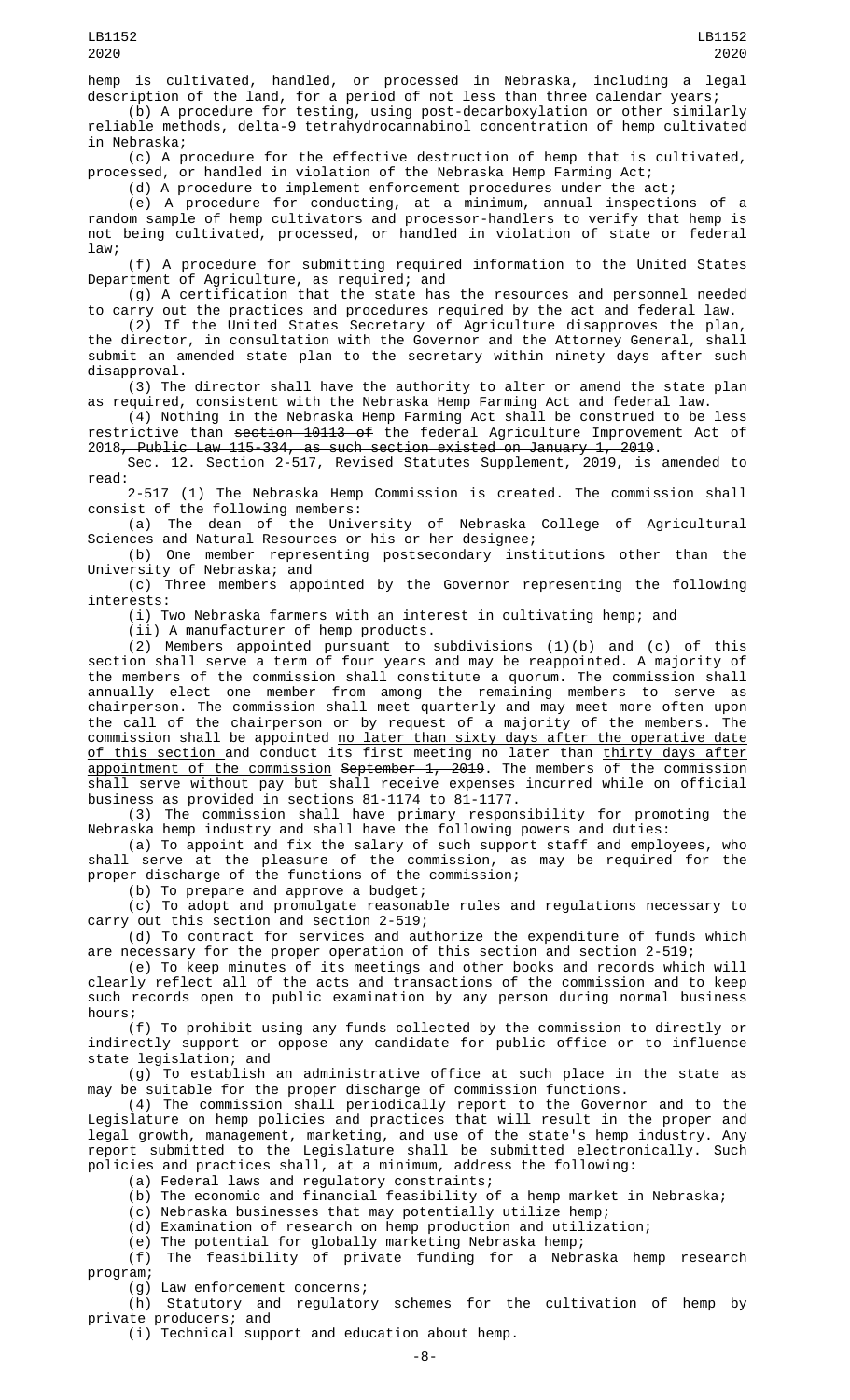(5) The commission is authorized to develop and coordinate programs to research and promote hemp, including, but not limited to, cultivating, handling, processing, transporting, marketing, and selling hemp<u> and preserving</u> and developing Nebraska heirloom hemp varieties that possess characteristics of a unique and specialized cannabis sativa L. seed variety that exist as uncultivated, naturalized plants in the environment or historically have been commercially cultivated in Nebraska.

(6) The commission shall establish such programs with the goal of securing at least twenty percent participation by small and emerging businesses in the Nebraska hemp industry, including, but not limited to, cultivating, handling, processing, transporting, marketing, and selling hemp.

Sec. 13. Section 2-5701, Revised Statutes Supplement, 2019, is amended to read:

2-5701 (1) A postsecondary institution in this state or the Department of Agriculture may cultivate industrial hemp if the industrial hemp is cultivated for purposes of research conducted under an agricultural pilot program or other agricultural or academic research.

(2) Sites used for cultivating industrial hemp must be certified by, and registered with, the Department of Agriculture.

(3)(a) Prior to approval by the United States Secretary of Agriculture of the state plan as provided in section 2-516, a person with a valid licensing agreement with the department pursuant to this section may cultivate, handle, or process industrial hemp as a part of the department's agricultural pilot program. <del>Qualified applicants shall be selected at random by the department.</del> To be qualified to apply and to retain a valid licensing agreement, a cultivator or processor-handler shall comply with all applicable requirements set forth in the Nebraska Hemp Farming Act, except that a licensing agreement shall be required in lieu of any license requirements under the act.

(b) A cultivator or processor-handler shall pay the license application fee, site registration fee, and site modification fee, if applicable, established in section 2-508 for each one-year licensing agreement and shall be required to submit a report for department research purposes. The report shall be submitted as required by the department. All fees collected by the department under this section shall be remitted to the State Treasurer for credit to the Nebraska Hemp Program Fund.

(c) Licensing agreements shall establish procedures for sampling and testing of industrial hemp, effective destruction of noncompliant industrial testing of industrial hemp, effective destruction of noncompliant industrial hemp, and department inspections to monitor compliance with the agreements.

(d) A cultivator or processor-handler who has had a licensing agreement terminated for failure to comply with the agreement or the Nebraska Hemp Farming Act, or any rules or regulations adopted and promulgated under the act, may request a hearing as set forth in section 2-513.

(e) The Department of Agriculture may adopt and promulgate rules and regulations as necessary to carry out this section.

(4) For purposes of this section:

(a) Agricultural pilot program means a pilot program to study the cultivation or marketing of industrial hemp;

(b) Cultivate and cultivator have the same meaning as in section 2-503;

(c) Handle has the same meaning as in section 2-503;

(d) Industrial hemp means hemp as defined in section 2-503;

(e) Postsecondary institution has the same meaning as in section 2-503; and

(f) Process and processor-handler have the same meaning as in section 2-503.

(5) This section terminates on November 1, 2020.

Sec. 14. Section 28-101, Revised Statutes Supplement, 2019, is amended to read:

28-101 Sections 28-101 to 28-1357 and 28-1601 to 28-1603 and section 16 of <u>this act </u>shall be known and may be cited as the Nebraska Criminal Code.

Sec. 15. Section 28-401.01, Revised Statutes Cumulative Supplement, 2018, is amended to read:

28-401.01 Sections 28-401 to 28-456.01 and 28-458 to 28-475 and section 16 <u>of this act </u>shall be known and may be cited as the Uniform Controlled Substances Act.

Sec. 16. <u>(1) Any person other than the Department of Agriculture, a</u> cultivator, a processor-handler, or an approved testing facility who is transporting hemp shall carry with such hemp being transported (a) a bill of lading indicating the owner of the hemp, the point of origin of the hemp, and the destination of the hemp and (b) either a copy of the test results pertaining to such hemp or other documentation affirming that the hemp was produced in compliance with the federal Agriculture Improvement Act of 2018.

(2)(a) No person shall carry or transport hemp in this state unless such hemp is:

(i) Produced in compliance with:

(A) For hemp originating in this state, the requirements of the federal Agriculture Improvement Act of 2018 under the Nebraska Hemp Farming Act and any rules and regulations adopted and promulgated thereunder, a tribal hemp production plan approved by the United States Secretary of Agriculture, or the United States Department of Agriculture Domestic Hemp Production Plan; or

(B) For hemp originating outside this state, the requirements of the federal Agriculture Improvement Act of 2018; and

(ii) Carried or transported as provided in section 2-515 or subsection (1) of this section.